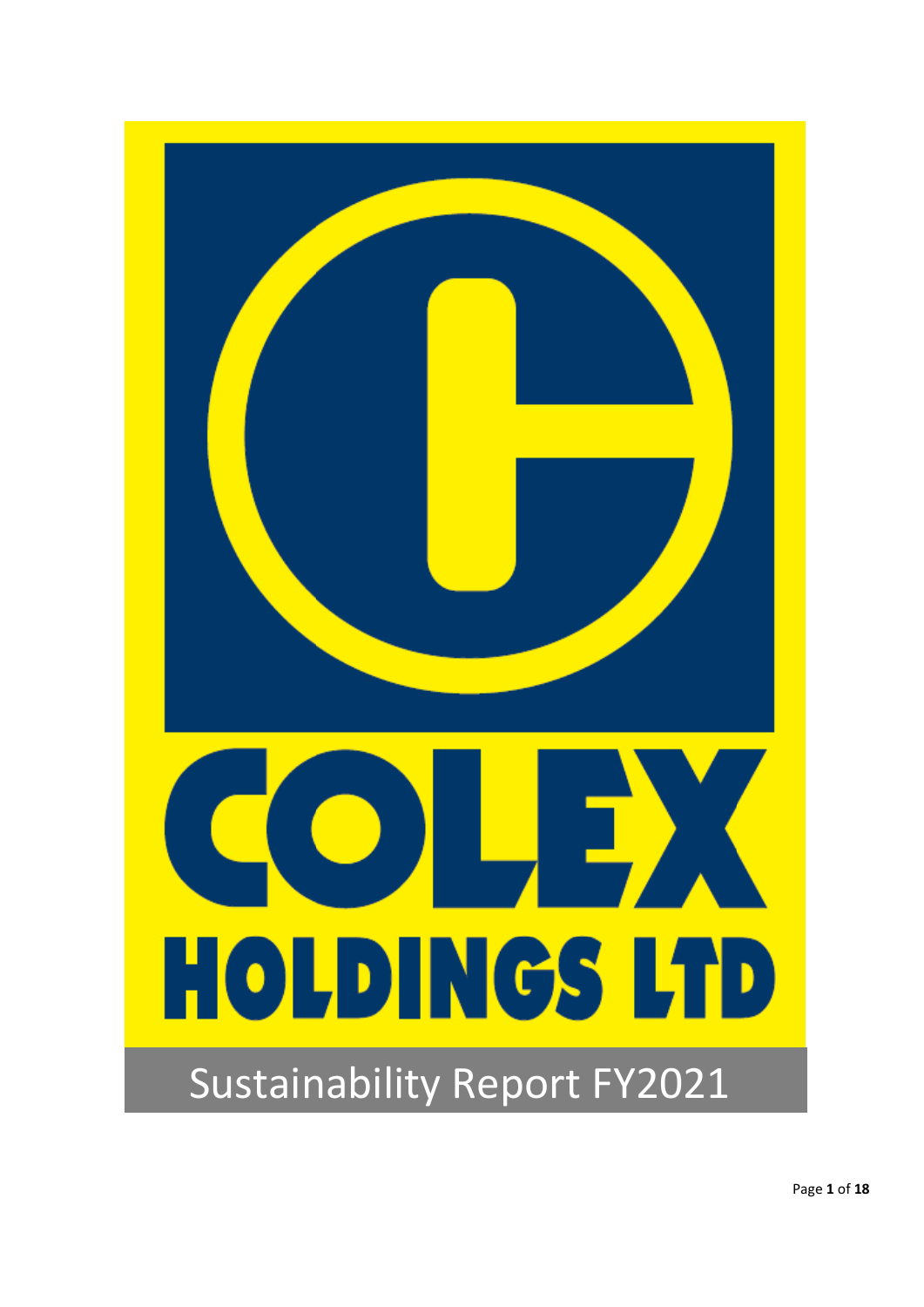# Contents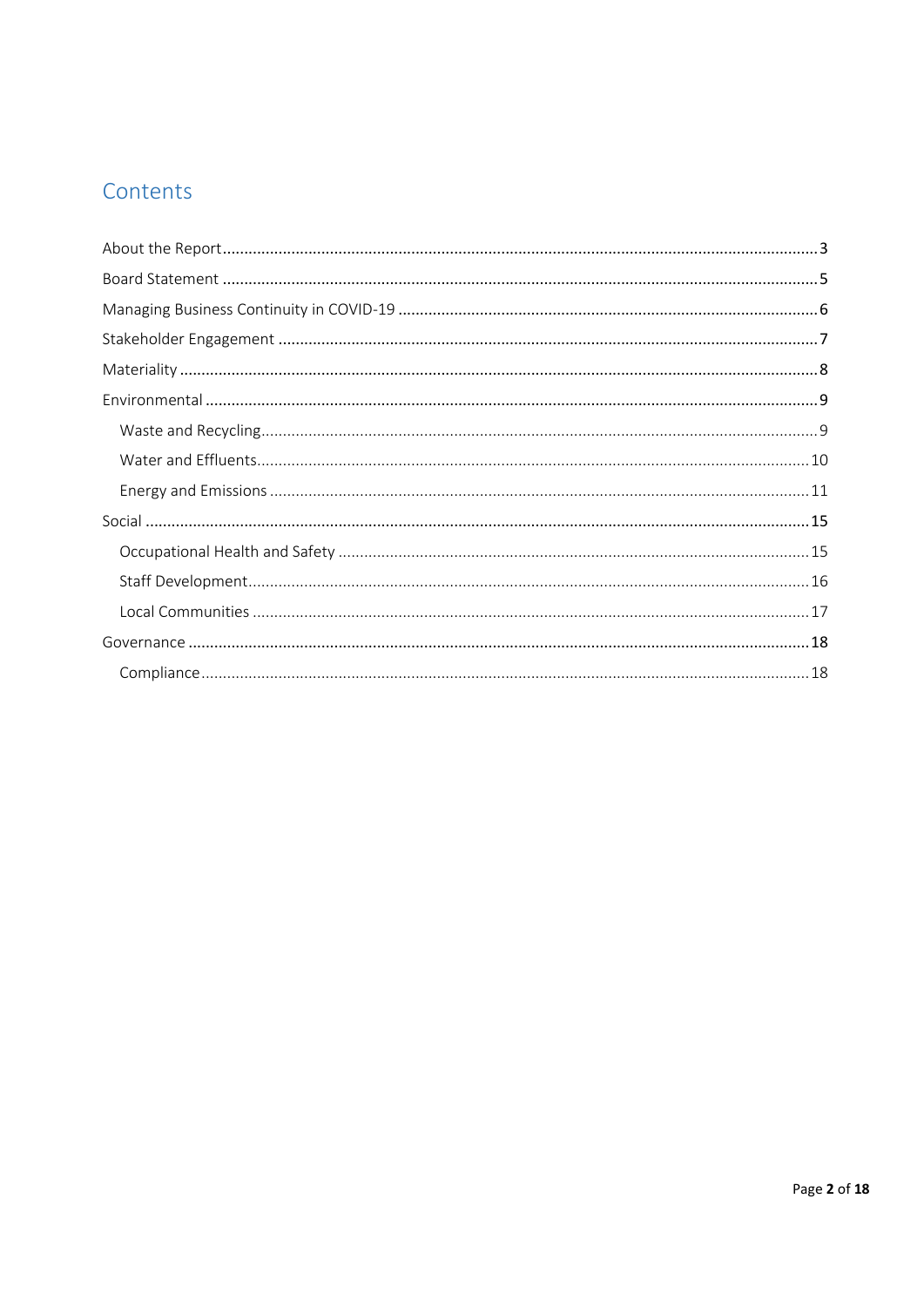## <span id="page-2-0"></span>About the Report

This report communicates performance data and related information for our material environmental, social and governance ("ESG") topics for the period 1 January to 31 December 2021 ("FY2021"). This is our fifth annual sustainability report, and since then, we are committed to disclose our sustainability information in a transparent manner. The scope of this report covers Colex Holdings Limited ("Colex") waste disposal and recycling operations under Colex Environmental Pte Ltd ("CEPL") and contract cleaning operations under Integrated Property Management Pte Ltd ("IPM") in Singapore, both of which are wholly owned subsidiaries of Colex<sup>1</sup>.

This report is aligned with the reporting requirements of the Singapore Exchange Section B: Rules of the Catalist, Listing Rules 711A and 711B – Sustainability Reporting Guide and is prepared with reference to the Global Reporting Initiative's ("GRI") Standards 2016, as this set of standards provides global best practices for sustainability reporting and relevant guidance on stakeholder engagement, materiality assessment, and performance disclosures based on our material topics.

We have applied the following aspects to determine the relevant topics that define the report content and quality of information:

- a) GRI guiding principles for defining the content: Materiality, Stakeholder Engagement, Sustainability Context and Completeness; and
- b) GRI guiding principles for defining the quality: Balance, Clarity, Accuracy, Timeliness, Comparability and Reliability.

This report references the following topic-specific disclosures:

GRI 302: Energy 2016

- Disclosure 302-1: Energy consumption within the organisation
- Disclosure 302-3: Energy intensity

GRI 303: Water and Effluents 2018

• Disclosure 303-3 (a): Water withdrawal

GRI 305: Emissions 2016

 $\overline{a}$ 

- Disclosure 305-1 (a): Direct (Scope 1) GHG emissions
- Disclosure 305-2 (a): Energy indirect (Scope 2) GHG emissions
- Disclosure 305-4 (a) (b) (c): GHG emissions intensity

GRI 307: Environmental Compliance 2016

• Disclosure 307-1: Non-compliance with environmental laws and regulations

GRI 404: Training and Education 2016

• Disclosures 404-3: Percentage of employees receiving regular performance and career development reviews

<sup>1</sup> Another wholly owned subsidiary of Colex, Juz Clean Pte. Ltd., also in cleaning operations, is not included within the scope of this report as its contribution is insignificant at less than 2% of IPM.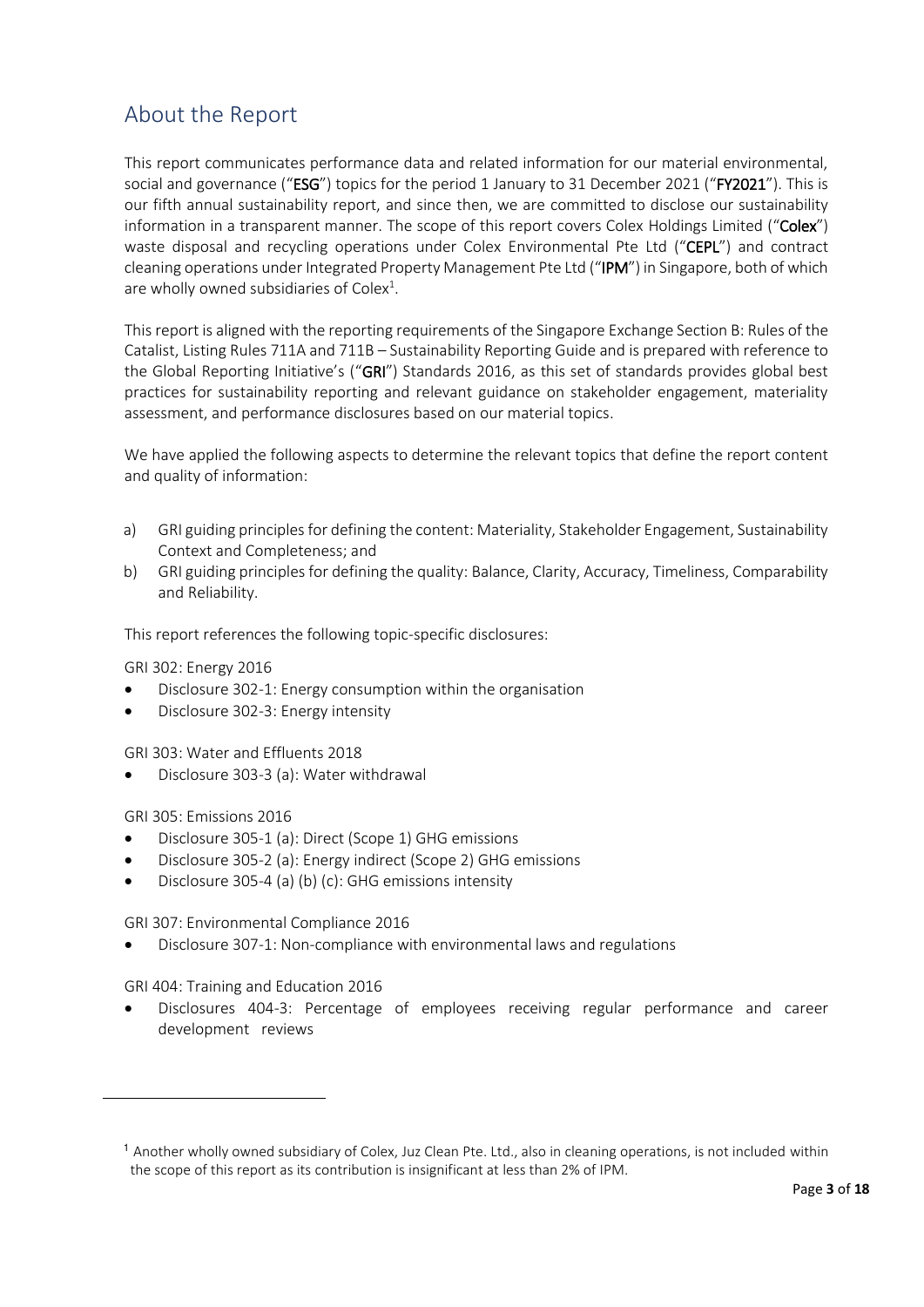Our last sustainability report was published in May 2021. We publish our sustainability reports annually and our reports for previous years are available on our website: [http://www.colex.com.sg/.](http://www.colex.com.sg/)

For the next sustainability report for the financial year ending 31 December 2022, the sustainability report will be subject to an internal review by our Internal Auditors in compliance with the new SGX Catalist Listing Rule 711B. The Company has not sought external assurance for this reporting period, but may consider doing so in the future.

We welcome your feedback or queries which can be directed to investorrelations@colex.com.sg.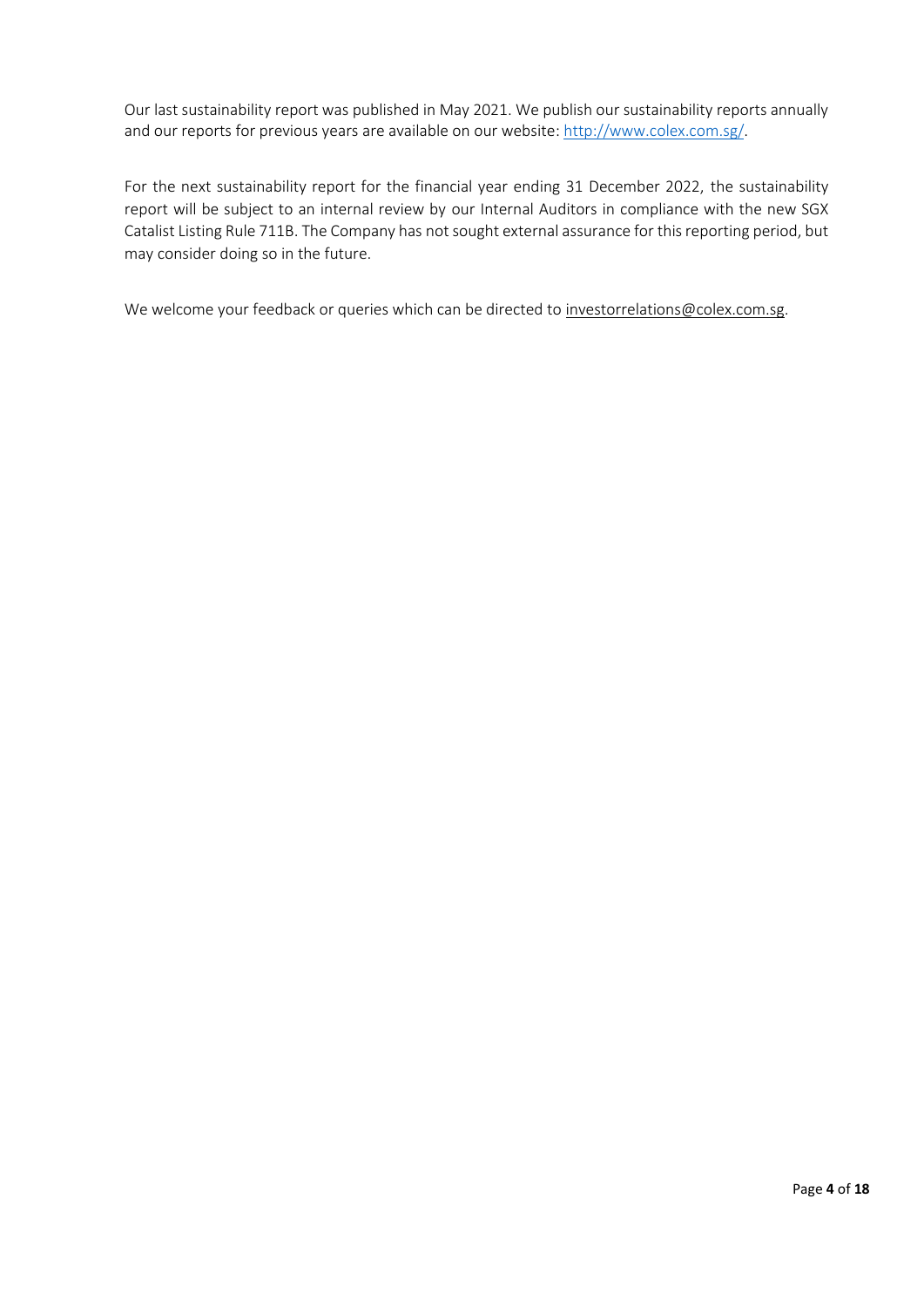### <span id="page-4-0"></span>Board Statement

The Board of Directors of the Company (the "Board") is pleased to present the Sustainability Report for FY2021, which shows our continued commitment to share our sustainability journey with our stakeholders in a transparent manner. In this report, we have shared highlights on how we have progressed during the year and our focus going forward.

The battle against the COVID-19 pandemic is turning out to be the defining test for this generation. Since early 2020, the COVID-19 pandemic placed societies and industries across the globe under pressure from an unprecedented crisis. The raging COVID-19 pandemic was unabated in 2021 and continues into 2022. With continuous uncertainties created by the COVID-19 pandemic, we were prompted to implement a series of measures as required by the government to protect the health and safety of our workforce and our communities. We continue to monitor changes to the guidelines so as to keep ourselves up to date to ensure the continued safety of our various stakeholders.

As a responsible organisation, it is our constant endeavour to lead the waste management and contract cleaning sector with credibility and a strong focus on corporate social responsibility. To do so, we place utmost emphasis on understanding and meeting stakeholder expectations. In our process to safeguard the interests of our stakeholders, we engage them through various platforms and modes and on a regular basis. We believe our holistic commitment towards people, environment and business will carry us forward towards a responsible, resilient and reliable future.

The Board strives to ensure that ESG issues are incorporated into the Company's overall strategy, and is responsible for the oversight of the management of sustainability performance. The Board is supported by a Sustainability Steering Committee consisting of representatives from various divisions across Colex to develop and implement sustainability policies and initiatives. The committee also manages and monitors sustainability risks, opportunities and performance. The Board is also involved in reviewing material ESG topics, key performance indicators ("KPIs") and targets for each ESG topic.

This report is an effort to showcase our sustainability performance and share good practices. The Board is grateful towards all stakeholders for contributing to our journey of transformation towards sustainability.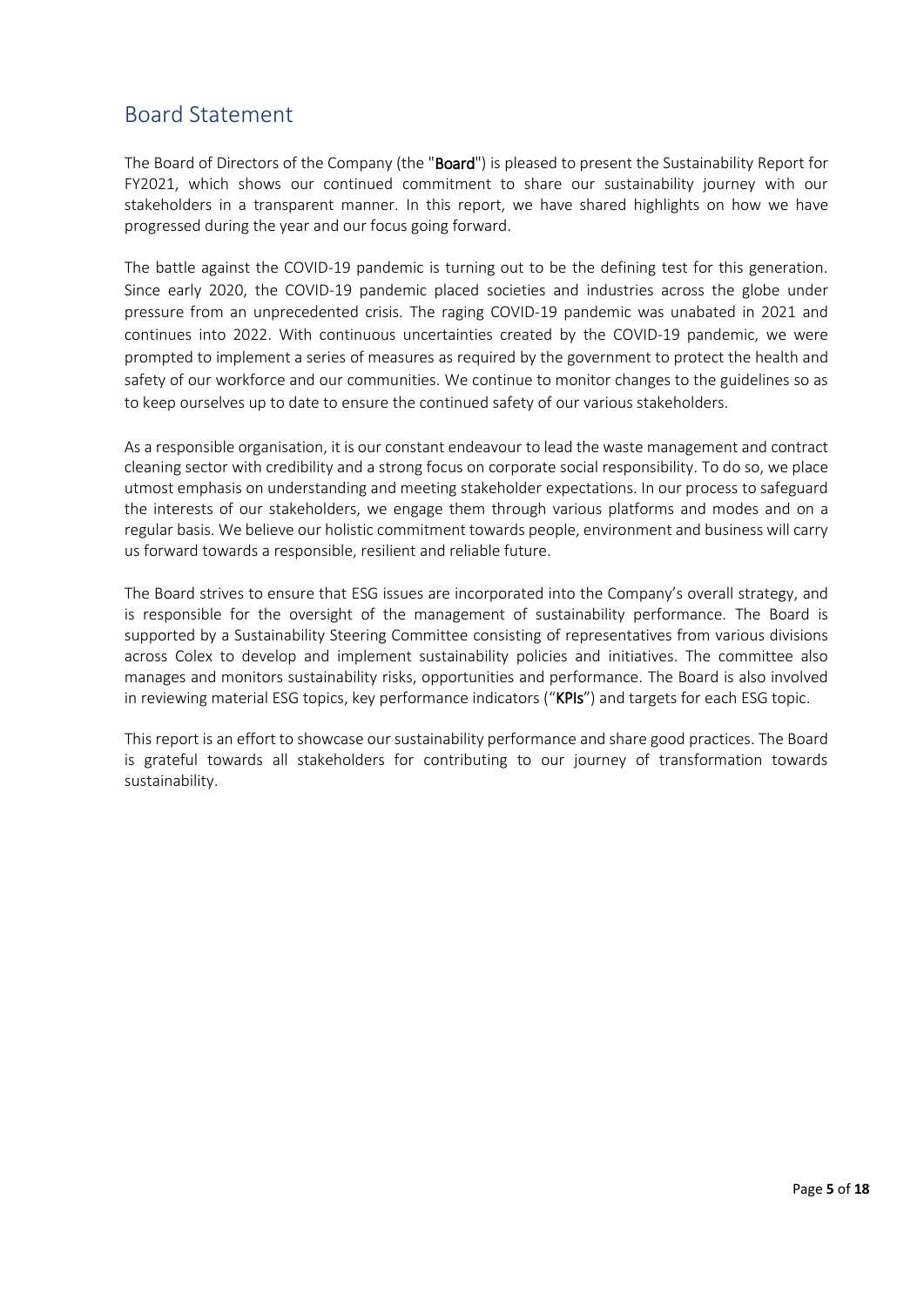## <span id="page-5-0"></span>Managing Business Continuity in COVID-19

As we navigate the different stages of the COVID-19 pandemic and the consequent economic and social impacts across different geographies, our priority is always safeguarding and supporting our employees, as well as those in our communities. We will continue to review and adopt health and safety precautions, as well as new working protocols implemented in line with advisories from the government. Despite the uncertainties leading to business disruptions, we have showcased a strong commitment towards our stakeholders since the outbreak of the global pandemic.

During the pandemic, effective board governance and oversight was emphasised by constantly monitoring, reviewing, and managing risks and opportunities to ensure that the Company remains resilient and sustainable.

#### Ensuring business continuity during COVID-19

Waste management and cleaning, being essential services to keep premises clean and sanitised to prevent the spread of COVID-19, was business as usual. Due to the persistently high number of COVID-19 cases in the community for a good part of 2021, our cleaning staff provided higher cleaning standards with higher sanitisation frequency to high touch point areas to minimise the spread of COVID-19. During the peak of the COVID-19 surge from October 2021 to December 2021, we provided Antigen Rapid Test  $($ "ART") kits to our employees to carry out weekly tests to test that they were free from COVID-19. Any employee who tested ART positive was required to isolate themselves and/or seek medical attention based on protocols prescribed by the Ministry of Health.

The pandemic presented an extraordinary challenge on manpower availability. The closure of borders between countries has resulted in the shortage of foreign workers coming into Singapore and thereby causing manpower disruptions. We relied more on local manpower to manage our operations accordingly.

#### Keeping the safety of our stakeholders a priority

Following the outbreak of the COVID-19 pandemic, we adhered to the government's call to institute safe distancing measures and embraced work from home measures. We implemented mandatory health and safety protocols issued by the government agencies. The Company has also deployed the use of Zoom to facilitate remote working and online collaboration.

Timely updates on the evolving COVID-19 situation, enforcing safe distancing measures, restriction on movement and interaction, usage of masks, increased cleaning and disinfecting, staggered working hours, using QR code for contact tracing and temperature screening were provided to all employees.

Employees were also supported through these difficult times. Foreign workers who were unable to return home were provided lodging and transport assistance. Moreover, to reduce the risk of transmission, office and client meetings were conducted via Zoom.

The precautionary guidelines were also extended to visitors, and proper safety protocols were followed including recording their requisite details for contact tracing and mandatory mask and temperature screening policy. In addition, hand sanitisers and disinfectants were provided to our customers.

With the government wage support measures, all our employees were kept in our employment with full payment throughout 2021.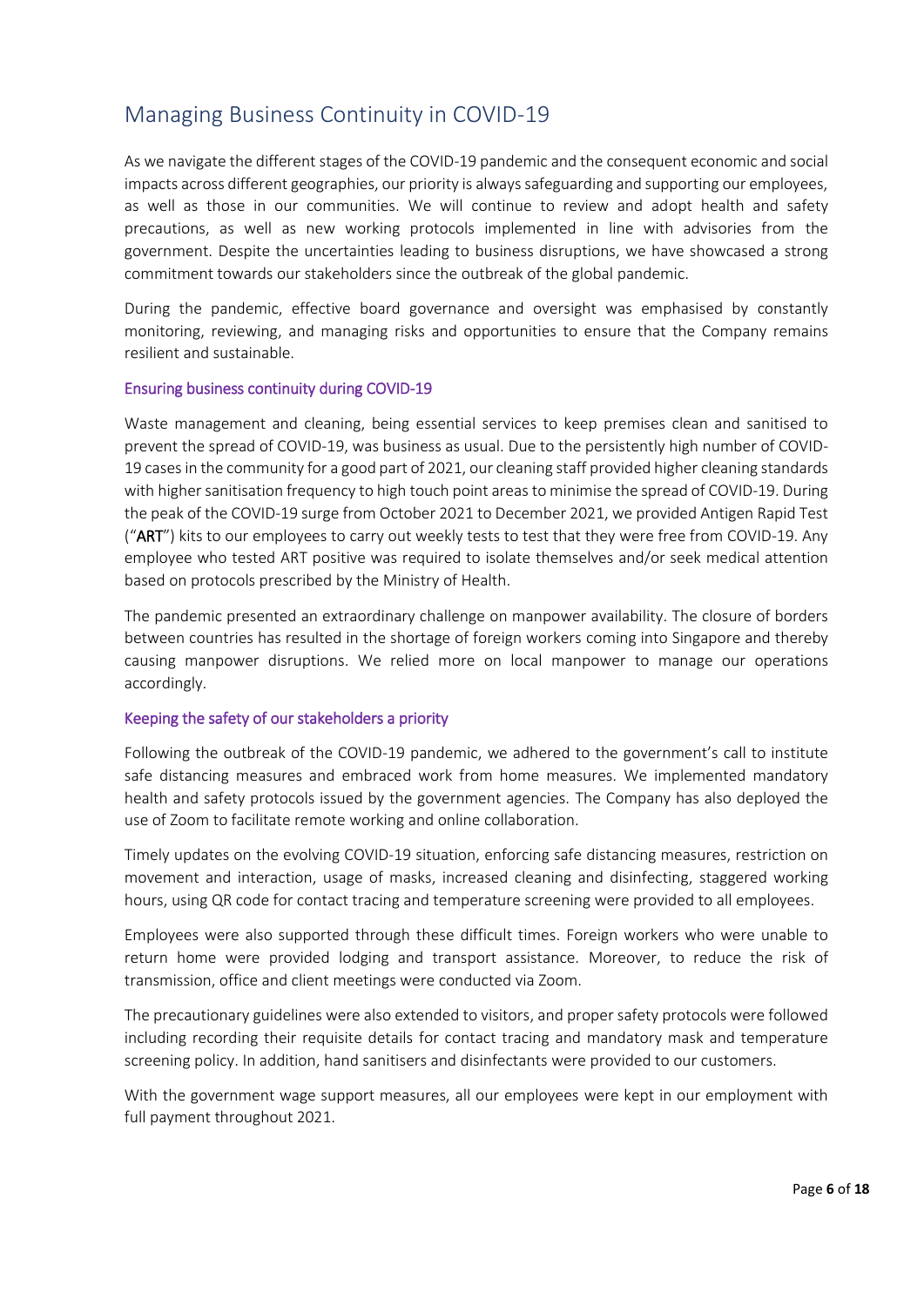# <span id="page-6-0"></span>Stakeholder Engagement

We establish and nurture relationships with our relevant stakeholders by instituting trust, transparency and an ethical work culture. These engagements provide us with opportunities to understand the views and expectations of our stakeholders. Feedback received from stakeholders is assessed and analysed to identify critical concerns which are discussed at relevant board committee meetings. The responsibility for identifying and addressing these concerns lies with the relevant departments.

| <b>Stakeholders</b>         | Key Topics /<br>Stakeholder<br><b>Concerns</b>                                                                                                                                        | Engagement<br><b>Methods</b>                                                                                                                                                                                                                                                                                                                                          | Frequency of<br>Engagement |
|-----------------------------|---------------------------------------------------------------------------------------------------------------------------------------------------------------------------------------|-----------------------------------------------------------------------------------------------------------------------------------------------------------------------------------------------------------------------------------------------------------------------------------------------------------------------------------------------------------------------|----------------------------|
| <b>Employees</b>            | Fair and<br>$\bullet$<br>competitive<br>compensation<br>Safe working<br>٠<br>environment<br>Involvement in<br>$\bullet$<br>decision-making<br>Training and career<br>٠<br>development | Company handbook<br>$\bullet$<br>New employee<br>$\bullet$<br>orientation<br>Whistle-blowing<br>$\bullet$<br>policy<br>Learning and<br>$\bullet$<br>development<br>opportunities                                                                                                                                                                                      | Throughout<br>the year     |
| Local<br>Communities        | Clean public spaces<br>$\bullet$<br>Proper avenues for<br>٠<br>waste disposal and<br>recycling<br>Awareness of<br>٠<br>disposal and<br>recycling process                              | Educational trips to<br>$\bullet$<br>the Material<br>Recovery Facilities<br>(''MRF")<br>Implementation of<br>$\bullet$<br>Ecomation apps                                                                                                                                                                                                                              | Throughout<br>the year     |
| Investors /<br>Shareholders | Financial<br>$\bullet$<br>performance<br>Operational<br>$\bullet$<br>strategy<br>Shareholders'<br>$\bullet$<br>returns<br>Corporate actions                                           | Media releases<br>$\bullet$<br>Half yearly SGX<br>$\bullet$<br>announcements<br><b>Briefings for</b><br>$\bullet$<br>investors and media<br>Yearly Annual<br>$\bullet$<br><b>General Meeting</b><br>("AGM") and<br>Extraordinary<br><b>General Meeting for</b><br>shareholders<br>Annual Report and<br>Circular<br>Investor conferences<br>$\bullet$<br>and roadshows | Periodically               |
| Government<br>/ Regulators  | Regulatory<br>$\bullet$<br>compliance<br>Waste<br>٠<br>management as an<br>essential public<br>service                                                                                | $\bullet$<br>Ongoing dialogues<br>and feedback<br>Meetings, briefings,<br>$\bullet$<br>consultations and<br>inspections<br>SGX correspondences/<br>announcements                                                                                                                                                                                                      | Throughout<br>the year     |

The table below illustrates how we engage with our various stakeholders: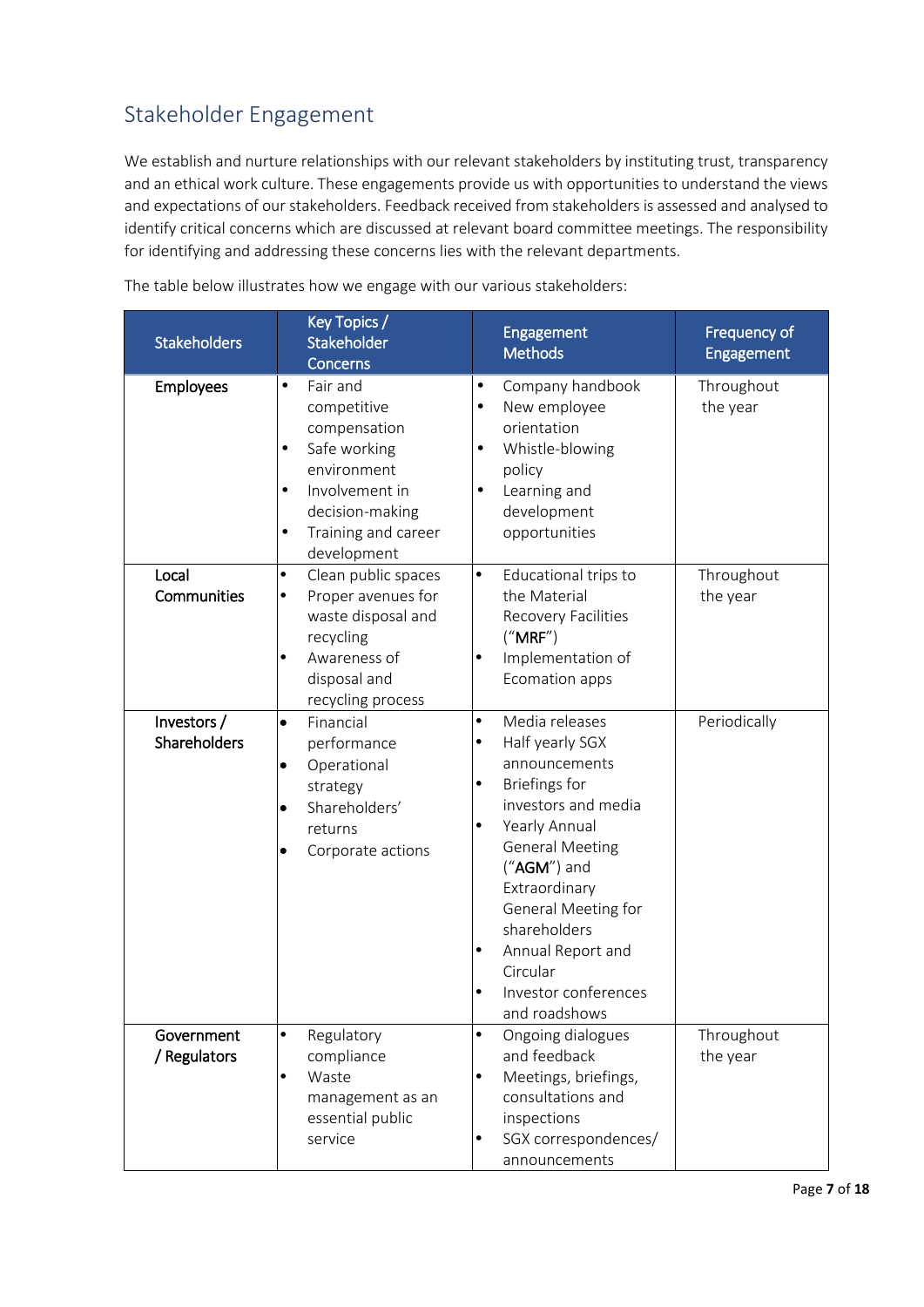## <span id="page-7-0"></span>Materiality

Our materiality assessment identifies and prioritises the most significant sustainability topics for our organisation, which aid in defining our sustainability goals and the alignment with our business aspirations. We had previously, in 2017, undertaken a structured process to prioritise the key topics material to our stakeholders and Company across the economic, environmental and social bottom lines. This process was in line with the GRI Standards Materiality and Stakeholder Engagement Principle. Through an internal stakeholder survey and a workshop involving Colex's representatives, the material topics were prioritised using a materiality matrix and based on consideration of the following factors:

- Global and local emerging sustainability trends; and
- Material topics identified by industry peers.

The material ESG factors determined formed the basis of our sustainability efforts and reporting. This year, we have reviewed and re-validated the list of material factors after considering the interests and concerns of our key stakeholders, megatrends and the current state of our business model.

| <b>Sustainability Focus Areas</b>  | <b>Material Factors</b>           |
|------------------------------------|-----------------------------------|
| Economic                           | Economic Performance <sup>2</sup> |
| Environmental                      | Waste and Recycling               |
| (Waste management operations only) | Water and Effluents               |
|                                    | <b>Energy and Emissions</b>       |
|                                    | Occupational Health and Safety    |
| Social                             | Staff Development                 |
|                                    | Local Communities                 |
| Governance                         | Socioeconomic Compliance          |
|                                    | Environmental Compliance          |

The following table summarises Colex's identified material factors:

l

<sup>2</sup> Please refer to our Annual Report and financial statements for details on this factor.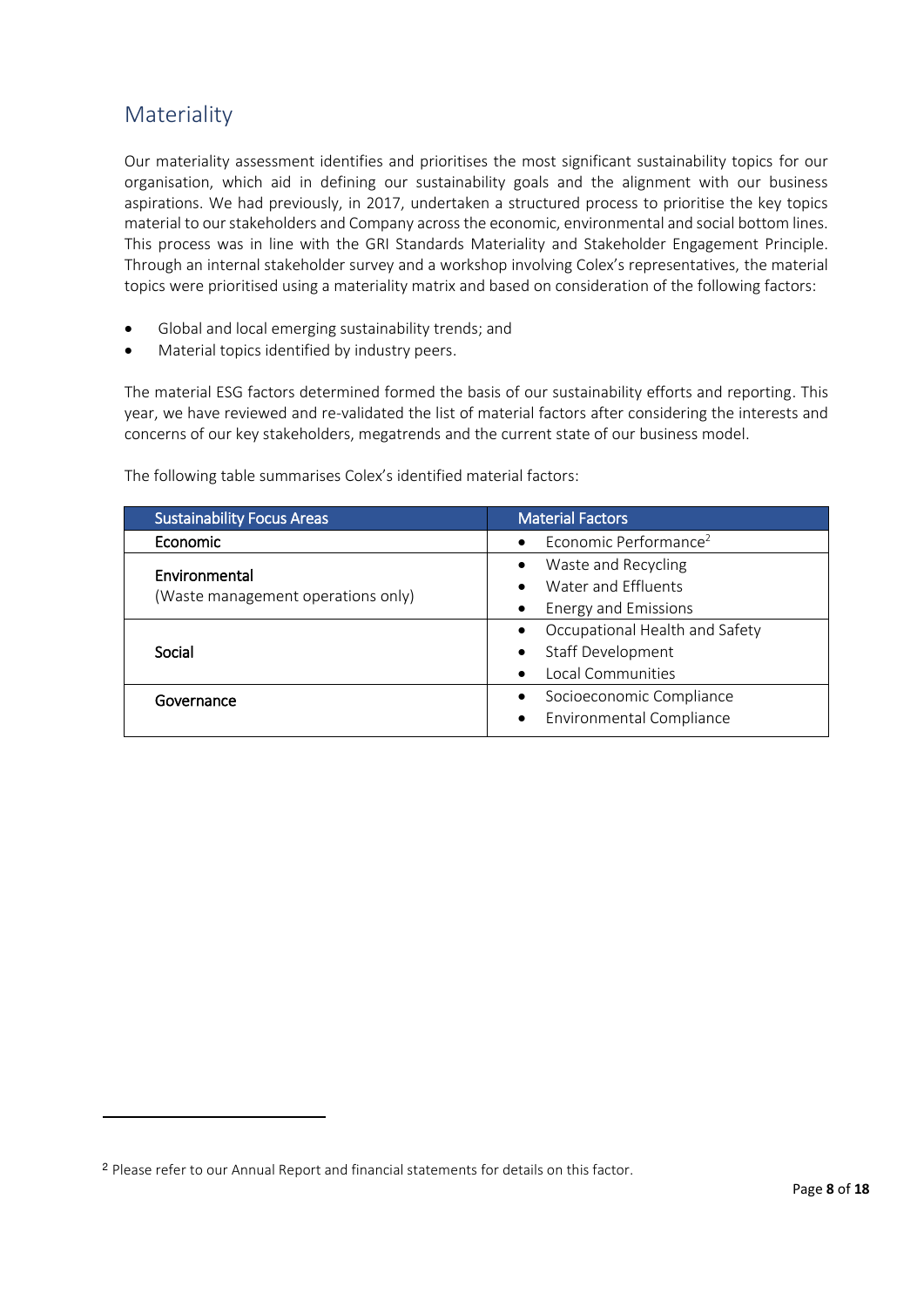# <span id="page-8-0"></span>Environmental

The scope of environmental factors covers only our waste management operations under CEPL which accounts for most of the material issues in respect of waste and recycling, water and effluents and energy and emissions arising from our operations. We recognise the importance of reducing our impact on the natural environment.

#### <span id="page-8-1"></span>Waste and Recycling

| FY2021's Performance                                                                                                                       |
|--------------------------------------------------------------------------------------------------------------------------------------------|
| Amount of waste collected for recycling and/or composting:<br>1,539 tonnes (1.10% of total waste collected)                                |
| Performance against FY2021's Target                                                                                                        |
| Achieved our target for FY2021 with continued bundling of waste disposal and recycling<br>services to further encourage recycling of waste |
| Target for FY2022                                                                                                                          |
| Continue to bundle waste recycling services to further encourage recycling of waste                                                        |

As a waste management service provider, Colex contributes towards protecting the environment by managing the waste generated in the areas we serve in an efficient and sustainable manner.

In 2021, we took great pride in serving private condominiums in Singapore in their waste and recycling needs. We view this as an opportunity for us to fulfil a community service obligation and strive to ensure that our services are delivered to a high standard. At the beginning of each day, a driver job card with an assigned collection route is provided to each driver collecting waste. Waste pick-ups are tracked and monitored through a Global Positioning System ("GPS") tracker installed on each collection truck. Each driver's job card is signed off by a supervisor upon returning to the site of the facility. Furthermore, our general waste and recycling trucks are painted yellow and blue to ensure that the trucks are easily distinguishable. These control measures ensure that waste is collected and sent to the disposal sites or MRF appropriately.

Colex encourages recycling by offering our clients the option of bundling recycling services with general waste contracts. We have strategically placed signages around the areas we serve to direct more residents towards our recycling bins. We also encourage recycling through our Cash-for-Trash initiative which incentivises residents to recycle their unwanted items with Colex.

All commercial, industrial, and residential recyclable materials collected are taken to the MRF where the sorting of carton boxes, paper, plastics, metal and aluminium takes place. The sorted recyclables will subsequently be sold to various vendors to be used locally or exported.

The amount of waste collected for recycling increased from 921 tonnes in FY2020 to 1,539 tonnes in FY2021. The percentage of waste collected for recycling as a proportion of the total waste collected also increased from 0.55% in FY2020 to 1.10% in FY2021. This increase was due to our increased focus on "old carton box" recycling, especially in shopping complexes.

The overall decrease in total non-hazardous waste collected in comparison to FY2020 was due to the expiry of our public waste collection contract for the Jurong sector.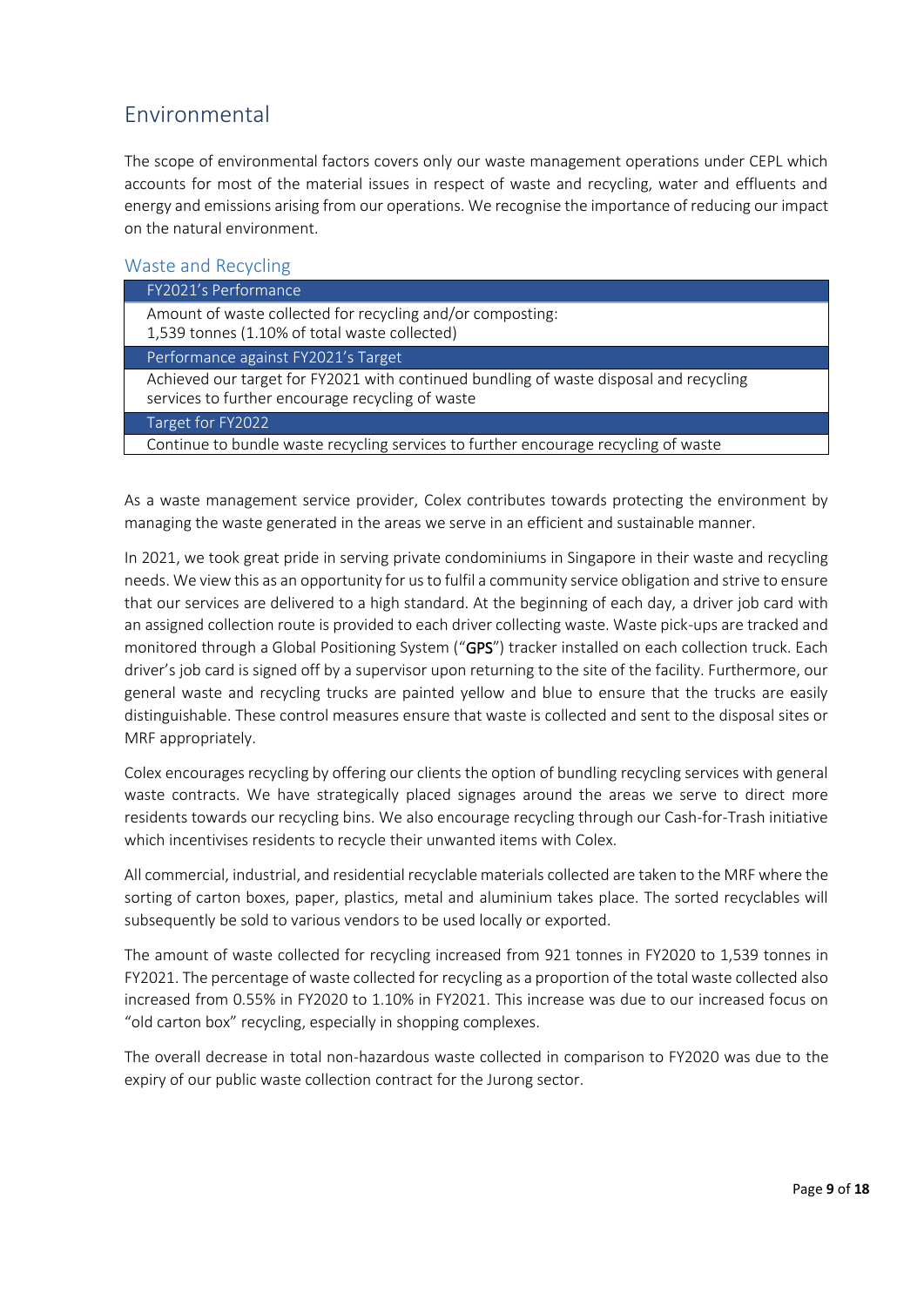The table below shows a breakdown of the amount of waste collected:

|                        | <b>FY2019</b> |            | <b>FY2020</b> |            | FY2021  |            |
|------------------------|---------------|------------|---------------|------------|---------|------------|
| Waste<br>collected for | <b>Tonnes</b> | Percentage | <b>Tonnes</b> | Percentage | Tonnes  | Percentage |
| Recycling              | 950           | 0.34%      | 743           | 0.44%      | 1,539   | 1.10%      |
| Composting             | 713           | 0.25%      | 178           | 0.11%      |         |            |
| Subtotal               | 1,663         | 0.59%      | 921           | 0.55%      | 1,539   | 1.10%      |
| Incineration           | 280,029       | 99.41%     | 167,227       | 99.45%     | 138,929 | 98.90%     |
| Total                  | 281,692       | 100%       | 168,148       | 100%       | 140,468 | 100%       |

#### Table: Waste collected for recycling, composting, and incineration

At our MRF, the percentage of materials recovered is approximately 25% of the total materials collected for recycling, which has remained relatively constant since FY2019.

As for Colex's daily waste management operations, one of the main wastes that the Company generates is engine oil from our workshops. As engine oil is a toxic waste which cannot be recovered, we have engaged waste disposal specialists for the safe handling and incineration of the waste. The total engine oil disposed during the reporting year was 1,400 litres compared to 1,800 litres in FY2020, as a result of a reduction in usable fleet size.

#### <span id="page-9-0"></span>Water and Effluents

<u>.</u>

| FY2021's Performance                                                                                                      |
|---------------------------------------------------------------------------------------------------------------------------|
| Water intensity: 0.034 $m^3$ /tonne of waste collected                                                                    |
| Performance against FY2021's Target                                                                                       |
| Achieved our target for FY2021 to maintain water intensity comparable to FY2020 at 0.035<br>$m3/tonne$ of waste collected |
| Target for FY2022                                                                                                         |
| Target to maintain or improve water intensity at current level                                                            |

According to the Public Utilities Board ("PUB"), Singapore's total water demand is expected to double by 2060 with the non-domestic sector accounting for 70%<sup>3</sup>. Thus, we are committed to consume water responsibly to avoid unnecessary wastage and reduce water stress in the region.

Washing trucks and cleaning the MRF account for significant water withdrawal and wastewater generated for Colex. We strive to improve water efficiency in our operations. To reduce our water withdrawal, training and information on water-saving measures are provided to truck drivers to raise awareness on water conservation, such as turning off the water source after every use. We also use rainwater stored in a tank in our daily operations.

<sup>3</sup> Source: https:[//www.pub.gov.sg/Documents/PUBOurWaterOurFuture.pdf](http://www.pub.gov.sg/Documents/PUBOurWaterOurFuture.pdf)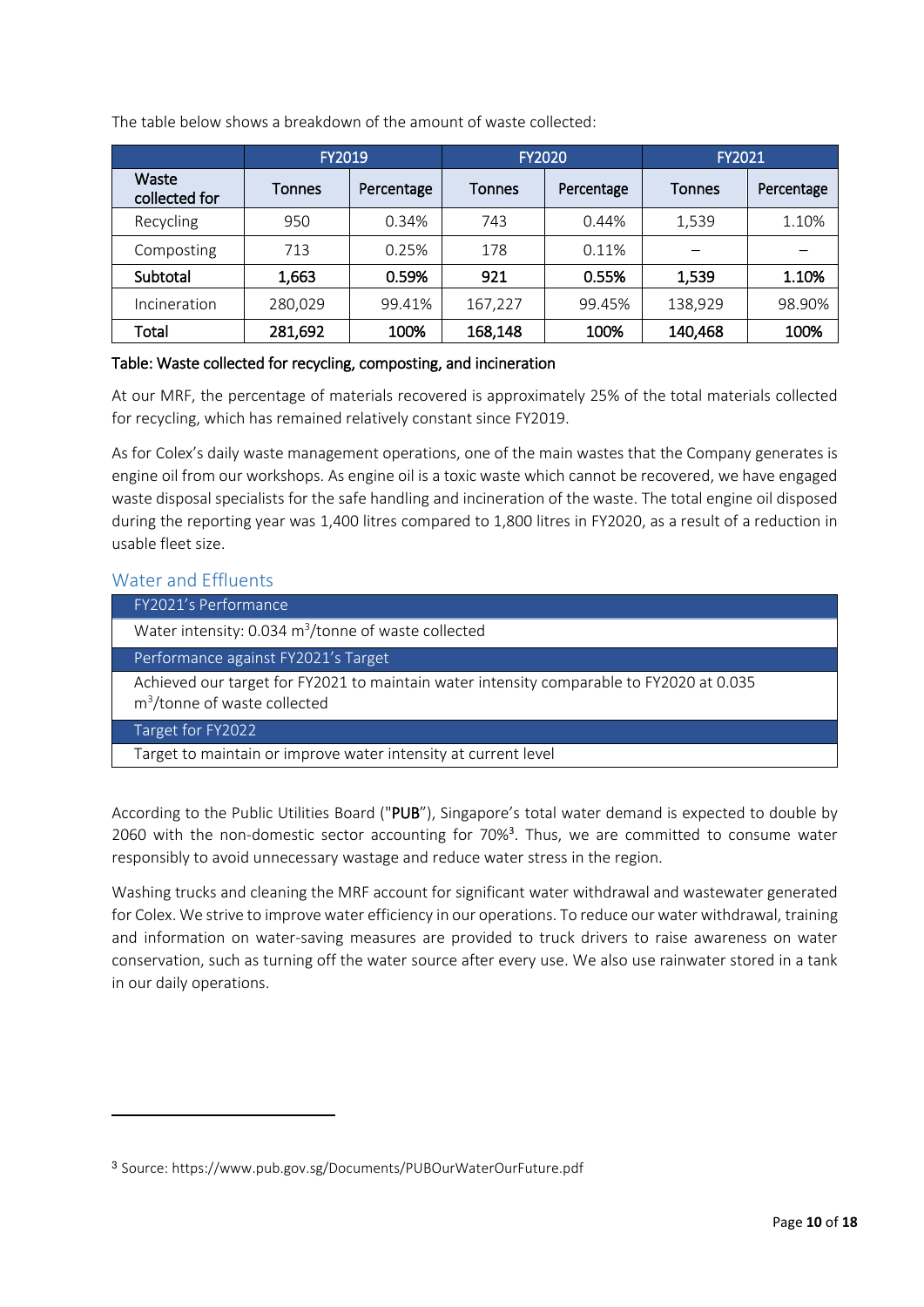The chart below shows our annual water withdrawal and water intensity calculated using annual water withdrawal over the total amount of waste collected in tonnes during the year:



All water used in our premises and business operations was from the PUB. In FY2021, our water withdrawal was 4,770 m<sup>3</sup>, a 19% decrease from 5,854 m<sup>3</sup> in FY2020. Our water intensity has also decreased by 3% from 0.035 m<sup>3</sup>/tonne of waste collected in FY2020 to 0.034 m<sup>3</sup>/tonne in FY2021.

Meanwhile, we also ensure that potential environmental and health risks are mitigated by taking adequate measures to manage the discharge of wastewater from the washing of trucks and the cleaning of the MRF. We engage a licensed contractor to collect wastewater generated on a daily basis which will be sent to a third-party treatment plant. A wastewater treatment plant installed at Colex since December 2018 helps in reducing the water withdrawal and intensity as the treated water is reused together with rainwater collected for truck washing purposes.

#### <span id="page-10-0"></span>Energy and Emissions

| FY2021's Performance                                                                                                                                                                                                                                                                                                                                         |
|--------------------------------------------------------------------------------------------------------------------------------------------------------------------------------------------------------------------------------------------------------------------------------------------------------------------------------------------------------------|
| Total energy intensity: 0.290 GJ/tonne of waste collected<br>Total GHG emissions intensity from energy consumption: 0.022 tCO <sub>2</sub> e/tonne                                                                                                                                                                                                           |
| Performance against FY2021's Target                                                                                                                                                                                                                                                                                                                          |
| <b>Energy Intensity</b><br>Maintain energy intensity at 0.253 GJ/tonne of waste collected:<br>Not Achieved - Energy intensity increased by 15% from FY2020<br><b>GHG Emissions Intensity</b><br>Maintain GHG emissions intensity at 0.019 tCO <sub>2</sub> e/tonne of waste collected<br>Not Achieved - GHG emissions intensity increased by 15% from FY2020 |
| Target for FY2022                                                                                                                                                                                                                                                                                                                                            |
| Maintain energy intensity at 0.290 GJ/tonne and GHG emissions intensity at 0.022<br>tCO <sub>2</sub> e/tonne                                                                                                                                                                                                                                                 |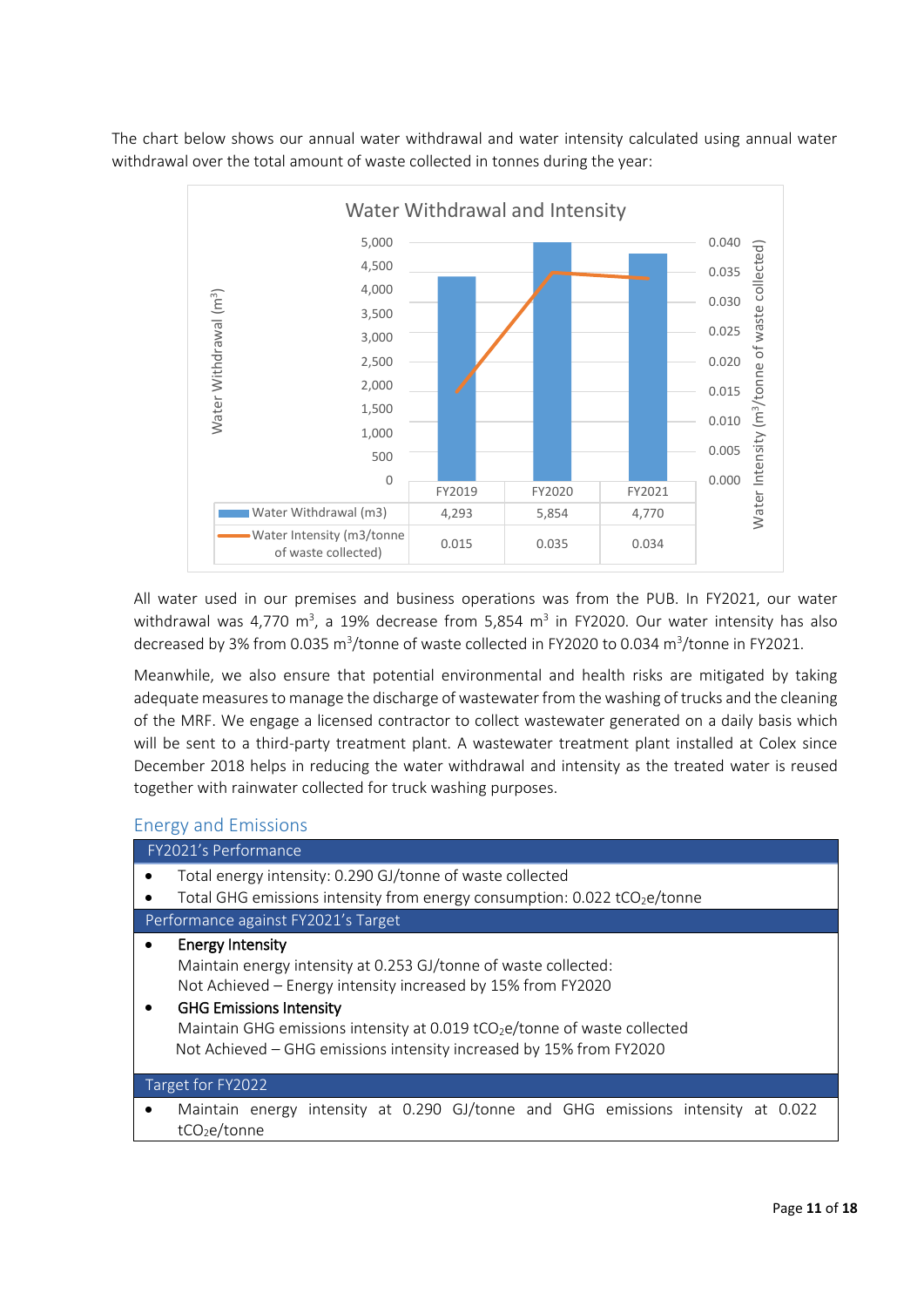Energy consumption accounts for a substantial portion of our operating costs and greenhouse gas ("GHG") emissions. The equipment in our MRF run on electricity, while some machines, tools, as well as vehicles used in our operations consume diesel. We strive to reduce our energy consumption to reduce our carbon footprint and lower our operating costs. We have implemented robust monitoring and management systems to enhance energy efficiency.

We note that we did not achieve our FY2021 targets, as a result of workers having to stay in the depot as temporary living quarters during the COVID-19 pandemic, resulting in a corresponding increase in energy consumption and emissions for the depot. Energy intensity and GHG emissions per tonne of waste collected had also increased due to a lower total amount of waste collected without the Public Waste sector

To reduce our energy consumption and GHG emissions, we use fuel-efficient vehicles in our operations and regularly upgrade existing vehicles. Training is provided to each truck driver on using the shortest routes possible and tracking each vehicle's diesel consumption using a computerised system. Trucks and vans that have high diesel consumption are inspected and serviced if required and the diesel consumption of each vehicle is presented to the management on a monthly basis.

In addition, we use automated trucks and electric lifters when collecting and sorting waste as a way of cutting down on GHG emissions and noise pollution in the areas we serve. All vehicles are inspected yearly to comply with the Land Transport Authority's Carbon Emissions-Based Vehicle Scheme ("CEVS"). We also adhere to United Nations Economic Commission for Europe ("UNECE")'s R101 Fuel Consumption standards. To promote environmental awareness, a truck inspection manual is provided to each truck driver and posters on environmental issues are displayed within our premises. Beyond energy efficiency, we also make sure that our vehicles comply with the pollution emission standards.

Currently, we own 26 Euro 5 vehicles, 20 Euro 4 vehicles, and 10 Euro 3 vehicles. As such, all 56 of our vehicles use high-quality, low-sulphur diesel that is purchased directly from the refinery.

At Colex's office, we use energy-efficient appliances such as LED lights, motion sensors, and an efficient air-conditioner. We disconnect the electricity supply to the MRF and encourage our employees to turn off lights when they are not in use. We track and carefully monitor the MRF's electricity consumption and regularly report its usage to management every month. This measure allows us to promptly identify any issues leading to abnormally high consumption.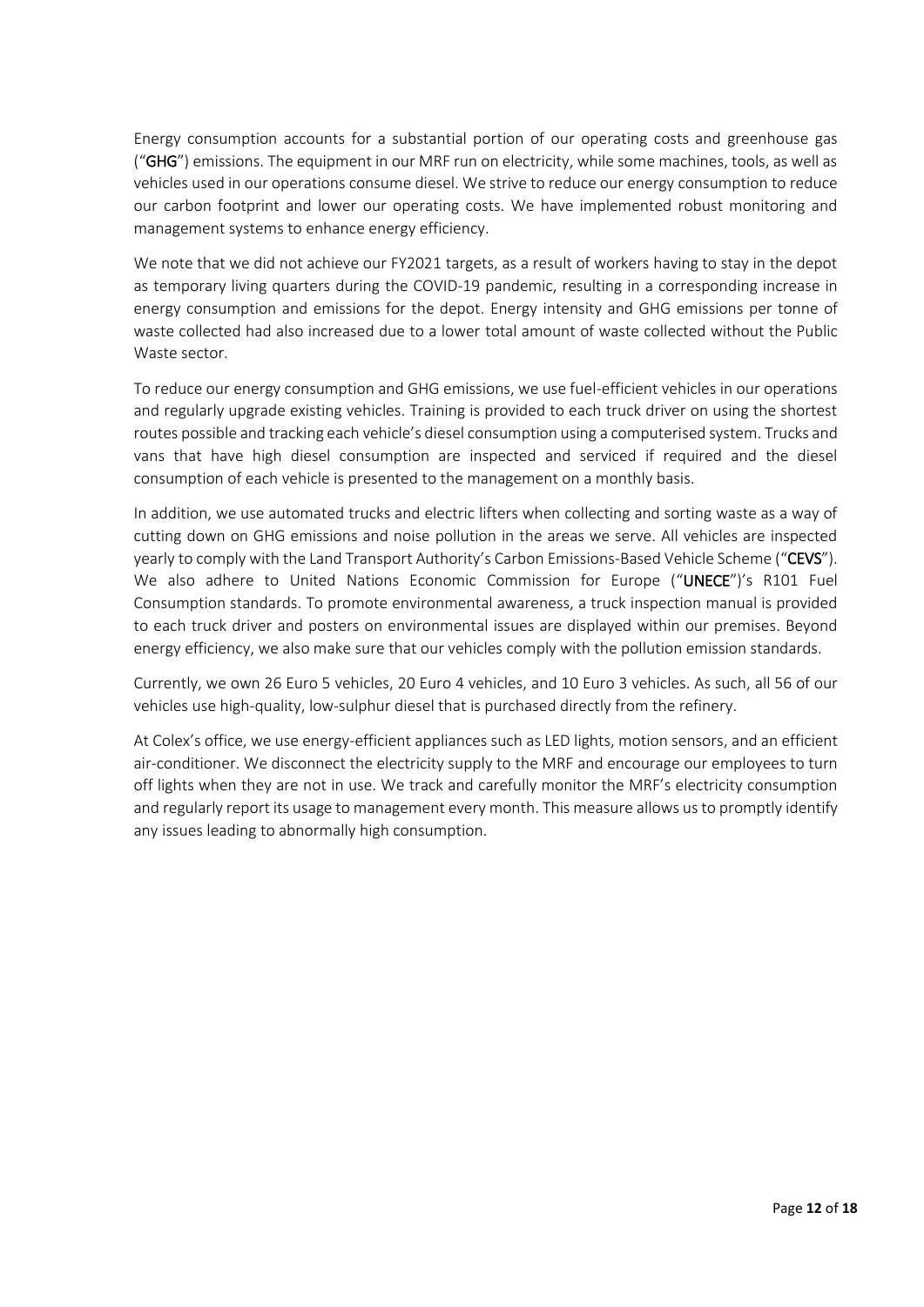The chart below illustrates our total energy consumption which consists of diesel<sup>4</sup> and electricity used within our waste management operations, and our total energy intensity which is calculated based on total energy consumption over total waste collected in tonnes during the year.



Our total energy consumption for FY2021 was 40,686 GJ, a decrease of 4% from 42,465 GJ of total energy used in FY2020. However, our total energy intensity has increased by 15% from 0.253 GJ/tonne in FY2020 to 0.290 GJ/tonne in FY2021 due to a lower amount of total waste collected.

-

<sup>&</sup>lt;sup>4</sup> Diesel consumption is converted from litres to joules using the conversion factors derived from IPCC 2006, IEA 2005.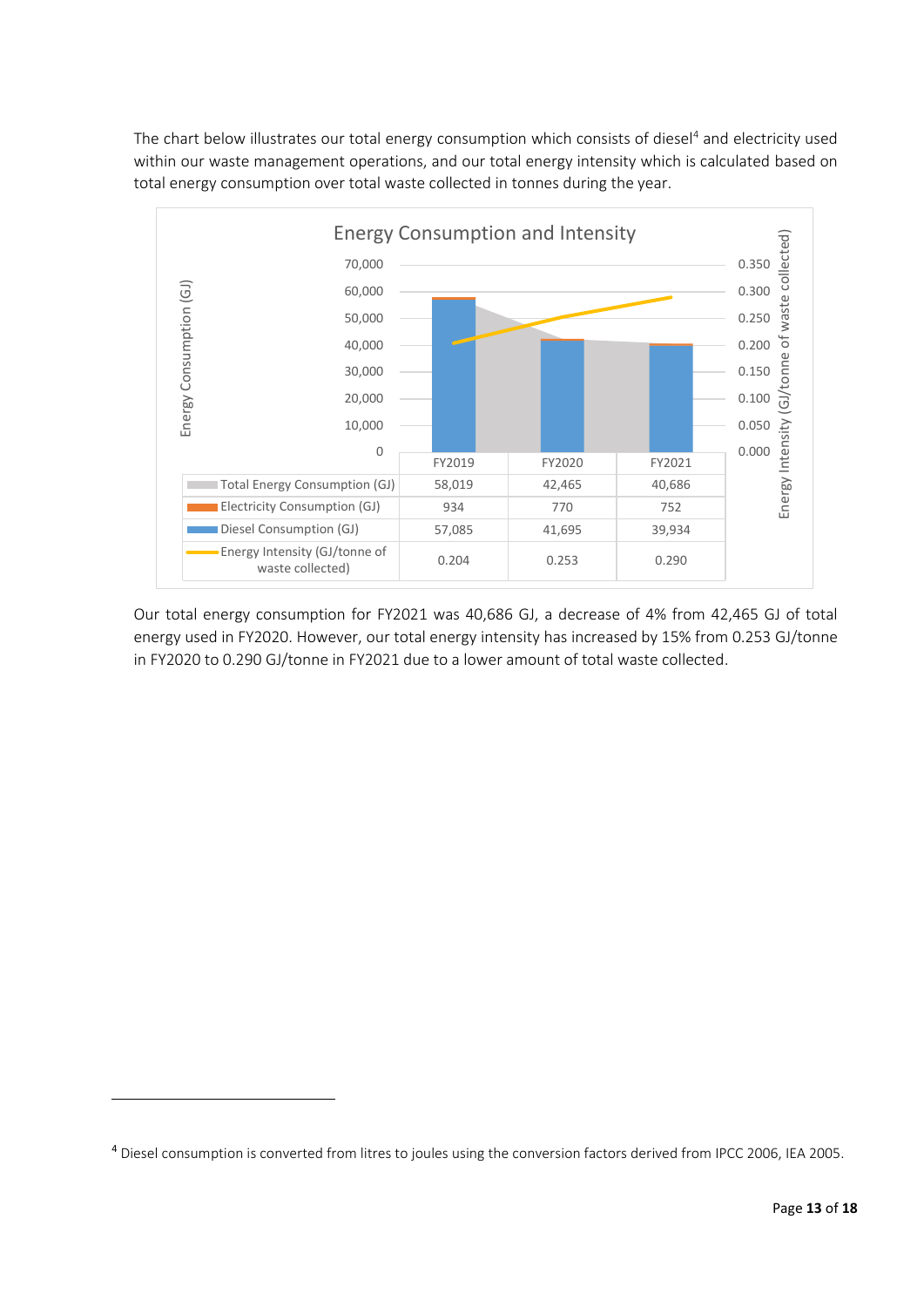The following chart depicts the total GHG emissions arising from our waste management operations, which consists of direct (Scope 1) GHG emissions<sup>5</sup> and indirect (Scope 2) GHG emissions<sup>6</sup>, and the total GHG emissions intensity which is calculated based on total GHG emissions over total waste collected in tonnes during the year.



Our total GHG emissions has decreased by 4% from 3,236 tCO<sub>2</sub>e in FY2020 to 3,099 tCO<sub>2</sub>e in FY2021, while GHG emissions intensity has increased by  $16\%$  from 0.019 tCO<sub>2</sub>e/tonne of waste collected in FY2020 to 0.022 tCO2e/tonne in FY2021 due to a lower amount of total waste collected.

<u>.</u>

<sup>5</sup> Direct (Scope 1) GHG emissions comprise emissions from diesel consumption and is converted using the emission factors derived from IPCC 2006, IEA 2005.

<sup>&</sup>lt;sup>6</sup> Indirect (Scope 2) GHG emissions comprise emissions from electricity consumption and is converted using the emission factors from Grid Emission Factors adopted from Singapore Energy Statistics published by the Energy Market Authority ("EMA").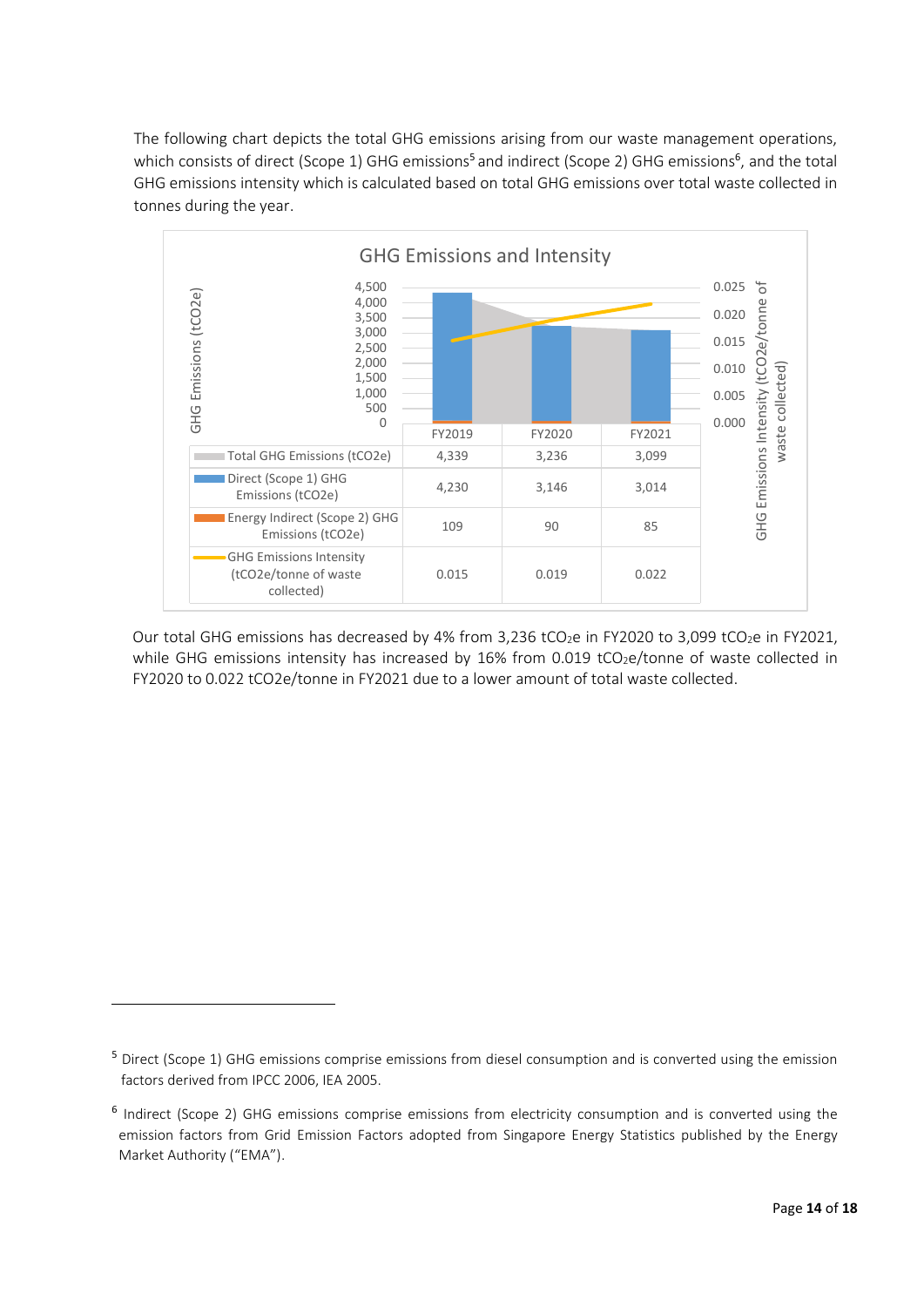### <span id="page-14-0"></span>Social

### <span id="page-14-1"></span>Occupational Health and Safety

FY2021's Performance

Maintained the bizSAFE Level 3 status for all our operations

Performance against FY2021's Target

Achieved our target for FY2021 in maintaining the bizSAFE Level 3 status for all our operations

Target for FY2022

Maintain the bizSAFE Level 3 status for all our operations

We recognise that some of our employees may be exposed to health and safety risks in their regular scope of work and duties. We strive for an incident and injury-free workplace by implementing safety practices and continually looking for ways to reduce health and safety risks wherever possible. It is our responsibility to ensure that the working conditions of our employees adhere to international standards.

All our sites were certified under ISO 9001:2015 and ISO 14001:2015 standards. We continue to send 100% of new workers (including drivers and crew) for Workforce Skills Qualifications ("WSQ") courses.

*ISO 9001:2015 specifies the requirements for a quality management system to meet customer and applicable statutory and regulatory requirements, while* 

*ISO 14001:2015 specifies the requirements for an environmental management system to enhance environmental performance.* 

Our operations are assessed for health and safety risks on a regular basis. Colex has been certified by an external auditor recognised by the Singapore Accreditation Council and attained the bizSAFE Level 3 status.

BizSAFE is a 5-step programme to help companies build up capabilities in addressing workplace safety, health and security. Members of Colex's top management team took part in a bizSAFE Workshop for Top Management conducted by a bizSAFE service provider. A Risk Management ("RM") Champion was then appointed to participate in a bizSAFE course to develop an RM Implementation Plan. Upon successful implementation of the RM Implementation Plan to mitigate all the highlighted risks in the plan, Colex is audited every 3 years by an external third party approved by the Ministry of Manpower ("MOM") to attain the bizSAFE Level 3 certificate, with the latest audit being conducted in FY2020.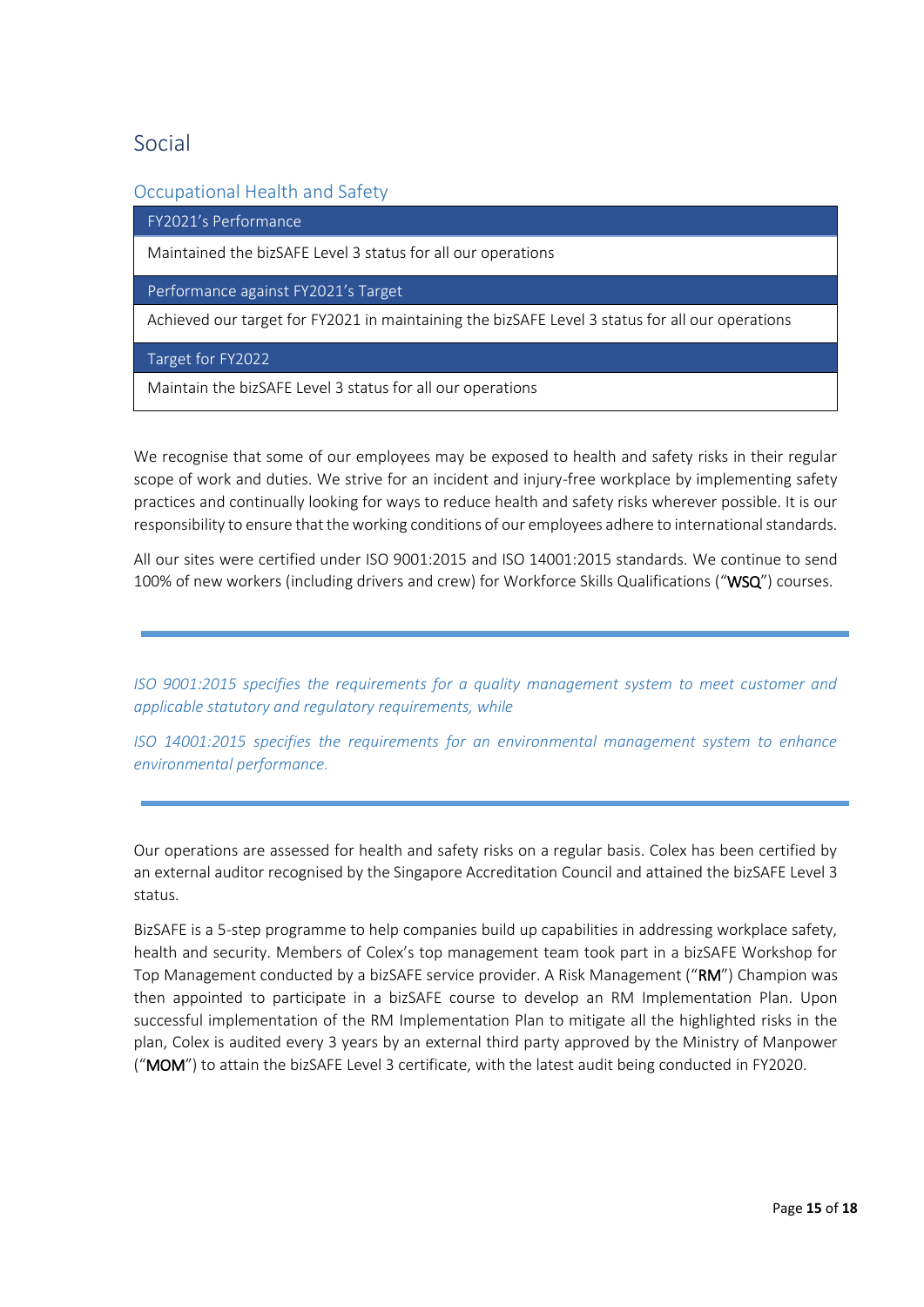Colex provides safety training to employees of CEPL and IPM. Colex has also made it mandatory for all new employees to attend a safety induction course and has given each employee a safety handbook which contains information on health and safety procedures for their daily activities at Colex. We also ensure that our welders receive regular health screenings and medical tests to check that they remain fit for work. We have an emergency response team on standby, that is trained in firefighting and first aid, in compliance with the Singapore Civil Defence Force's requirements for facilities with on-site diesel tanks.

In addition, we adhere to the National Environment Agency ("NEA")'s Safety Guide for General Waste Collectors. In our cleaning business, we provide training to all our cleaners on the proper handling of equipment and chemicals.

### <span id="page-15-0"></span>Staff Development

| FY2021's Performance                                                                                        |
|-------------------------------------------------------------------------------------------------------------|
| 100% of eligible employees received a bi-annual performance review                                          |
| Performance against FY2021's Target                                                                         |
| Achieved our target for FY2021 of providing bi-annual performance reviews for 100% of eligible<br>employees |
| Target for FY2022                                                                                           |
| To provide bi-annual performance reviews for 100% of eligible employees                                     |

We are committed to investing in our human capital since our employees are our greatest asset. We endeavour to create a conducive work environment to improve employee performance, which in turn contributes to Colex's overall growth.

This list below illustrates the benefits provided to Colex's employees:

- Recommendation Award referring new crew and new cleaners under a friend-gets-friend scheme  $(\text{crew}^7)$
- Provision of Daily Productivity Incentive ("DPI") in a salary package (crew)
- Provision of medical fee and proficiency driving test coverage (drivers)
- Flexible working hours; drivers can leave work after completion of jobs, to encourage productivity and efficiency (crew)
- A "buddy system" for new employees (crew)
- Year-end gathering for all staff (crew and G&A<sup>8</sup>)
- Periodic buffet lunch for site staff

<u>.</u>

<sup>7</sup> Crew refers to drivers and attendants.

<sup>8</sup> G&A refers to General & Administrative staff.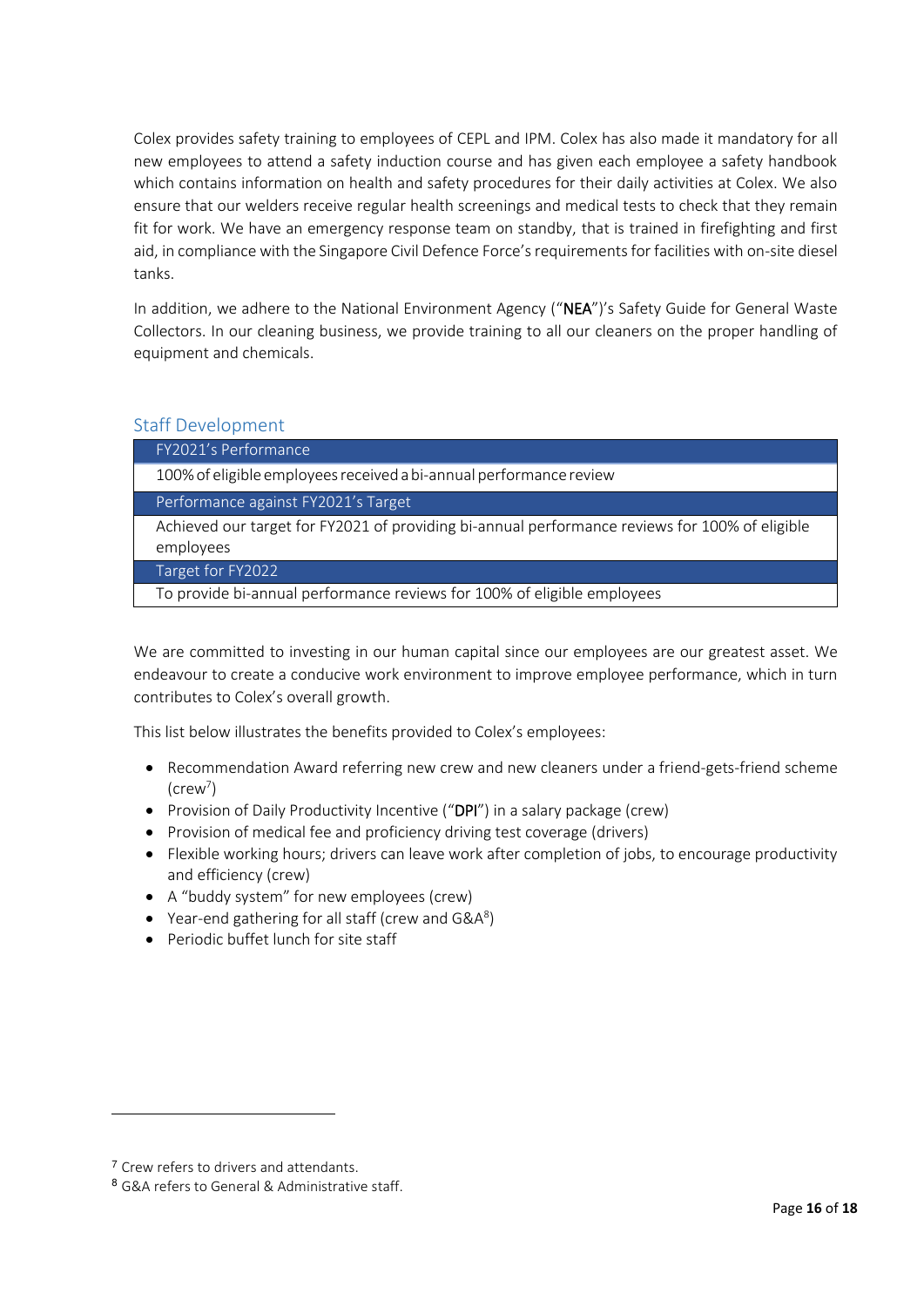In FY2021, there were 95% full-time and 5% part-time employees in Colex. Male employees comprised 59% of Colex's total workforce while female employees comprised 41%. Our employees are rewarded fairly and competitively based on competency.

We conduct bi-annual performance reviews and identify our employees' professional development goals. The appraisal informs decisions around promotion, salary increment, as well as our employees' career development trajectory. In line with our policies, all eligible<sup>9</sup> employees received a bi-annual performance review in FY2021. We continue to send 100% of new workers (including drivers and crew) for WSQ courses.

#### <span id="page-16-0"></span>Local Communities

<u>.</u>

| FY2021's Performance                                                                                                                                            |
|-----------------------------------------------------------------------------------------------------------------------------------------------------------------|
| Implemented the Ecomation application, which participants can use to earn reward points<br>during recycling, and use the reward points to exchange for vouchers |
| Performance against FY2021's Target                                                                                                                             |
| Achieved our target for FY2021 in continuing to raise public awareness of recycling through<br>other means, e.g. Ecomation application                          |
| Target for FY2022                                                                                                                                               |
| Continue to raise public awareness of recycling through other means                                                                                             |

Colex takes responsibility in promoting better waste management and encouraging the habit of recycling amongst the local communities. Colex believes that such actions are essential to foster a clean and healthy community. Due to COVID-19 safe distancing measures, we cancelled the tours and education trips to our facilities since February 2020 but may resume this initiative in the future.

While our business operations can have some negative impacts on local communities, such as noise pollution, traffic congestion, and road safety hazards, we are working towards minimising such issues through the careful planning and monitoring of our waste collection schedule.

Our waste collection schedule is based on the needs of our residents, ensuring quality services to the communities we serve. For example, the driver's card is signed off by a supervisor daily to ensure that each driver adheres to the waste collection schedule. Moreover, we have stopped our waste collection activities at business centres during peak and lunch hours, and have adjusted our waste collection schedules and routes according to the routines of residents. Our cleaning services are adjusted based on clients' schedules and needs, and their demands and services are monitored on a regular basis. In the wake of COVID-19, the frequency of cleaning and disinfection of high-touch points was stepped up to keep the environment safe for users.

We also have a strict no-missed collection policy and require our drivers to adhere to a 7 am to 7 pm collection schedule. All our trucks are fitted with speed limiters, and our truck drivers are required to adhere to a speed limit of 60 km/h so as to not endanger the safety of our communities.

<sup>9</sup> Eligible employees are all full-time, permanent employees of CEPL and IPM.